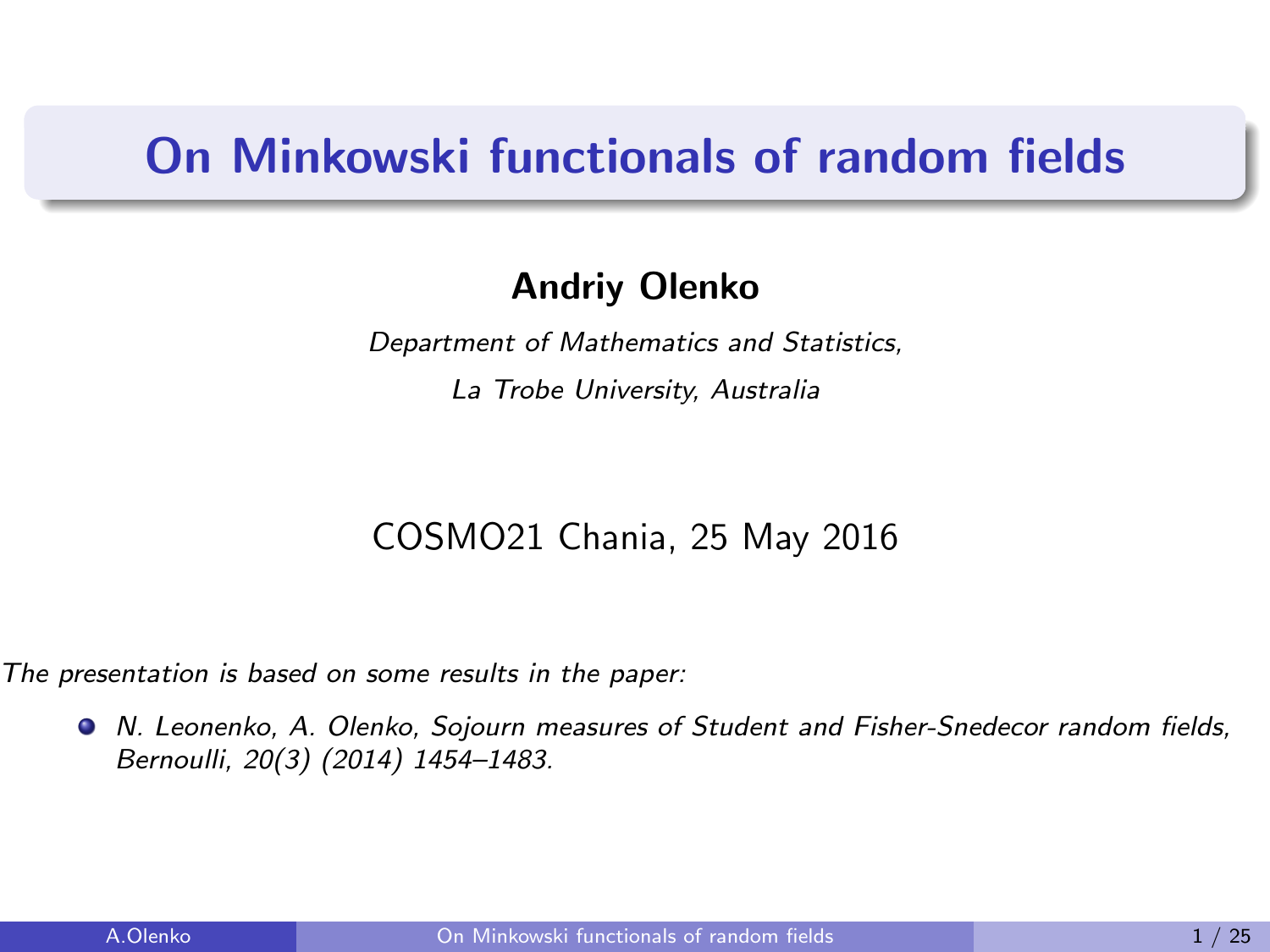## Summary

Level 1: collecting, cleaning and organizing data. Result:

$$
\eta(x)=[\eta_1(x),...,\eta_k(x)], x\in \Delta\subset \mathbb{R}^d.
$$

Level 2: statistical modelling and inference. The main tool is a statistic:

$$
\mathcal{T} = \sum_{x \in \Delta} G(\eta(x)) \quad \text{or} \quad \mathcal{T} = \int_{\Delta} G(\eta(x))dx.
$$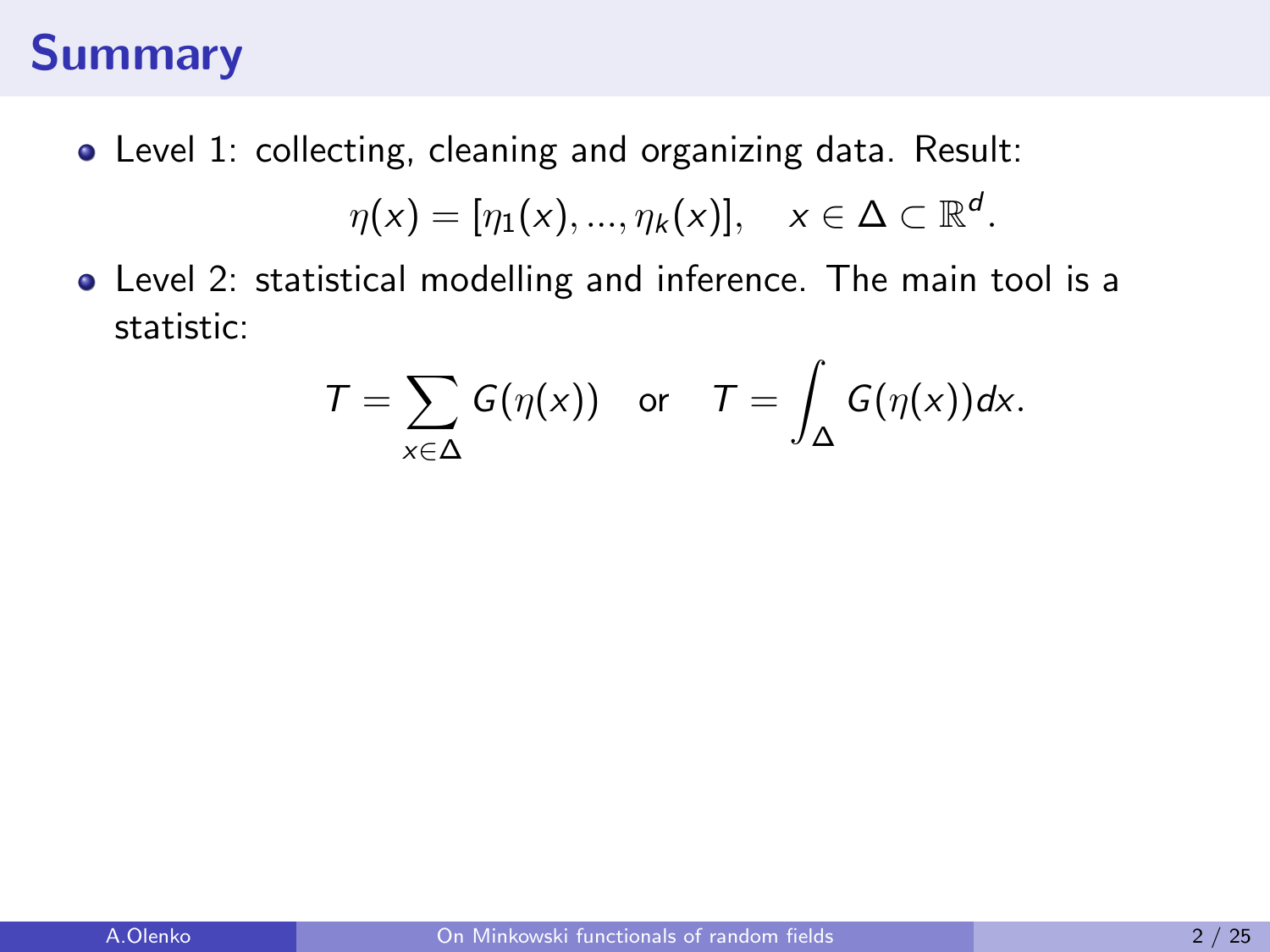# Summary

Level 1: collecting, cleaning and organizing data. Result:

$$
\eta(x)=[\eta_1(x),...,\eta_k(x)], x\in \Delta\subset \mathbb{R}^d.
$$

Level 2: statistical modelling and inference. The main tool is a statistic:

$$
\mathcal{T} = \sum_{x \in \Delta} G(\eta(x)) \quad \text{or} \quad \mathcal{T} = \int_{\Delta} G(\eta(x))dx.
$$

## Example 1.

"Good trivial" examples:

- sample mean  $\mathcal{T} = \frac{1}{\mathsf{I} \mathsf{\Lambda}}$  $\frac{1}{|\Delta|}\sum_{x\in \Delta} \eta_1(x),\quad G(\eta(x))=\frac{1}{|\Delta|}\eta_1(x);$
- sample second moment  $\mathcal{T} = \frac{1}{|\Lambda|}$  $\frac{1}{|\Delta|}\sum_{x\in \Delta}\eta_1^2(x),\quad G(\eta(x))=\frac{1}{|\Delta|}\eta_1^2(x)$

"Bad trivial" example:  $max(\eta_1(x))$ .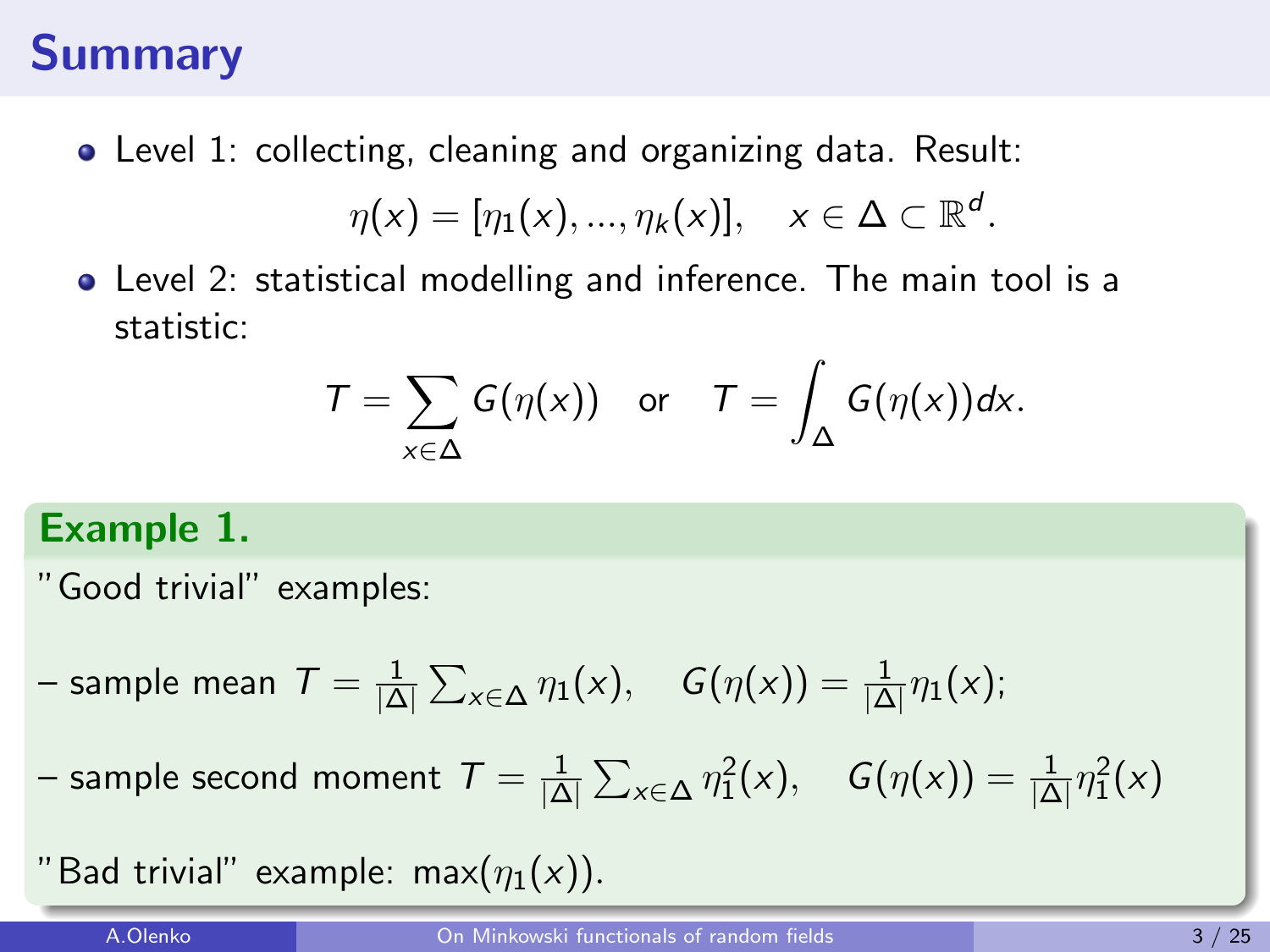**Problem:** What is the distribution of  $\sum_{x \in \Delta} G(\eta(x))$ ?

### Assumptions:

Asymptotical results:  $\Delta$  is large/high resolutions; Dependence:  $\eta(x)$  are strongly dependent in  $\Delta$ .

#### Answers:

Normal, Rosenblatt, ..., very strange/complicated.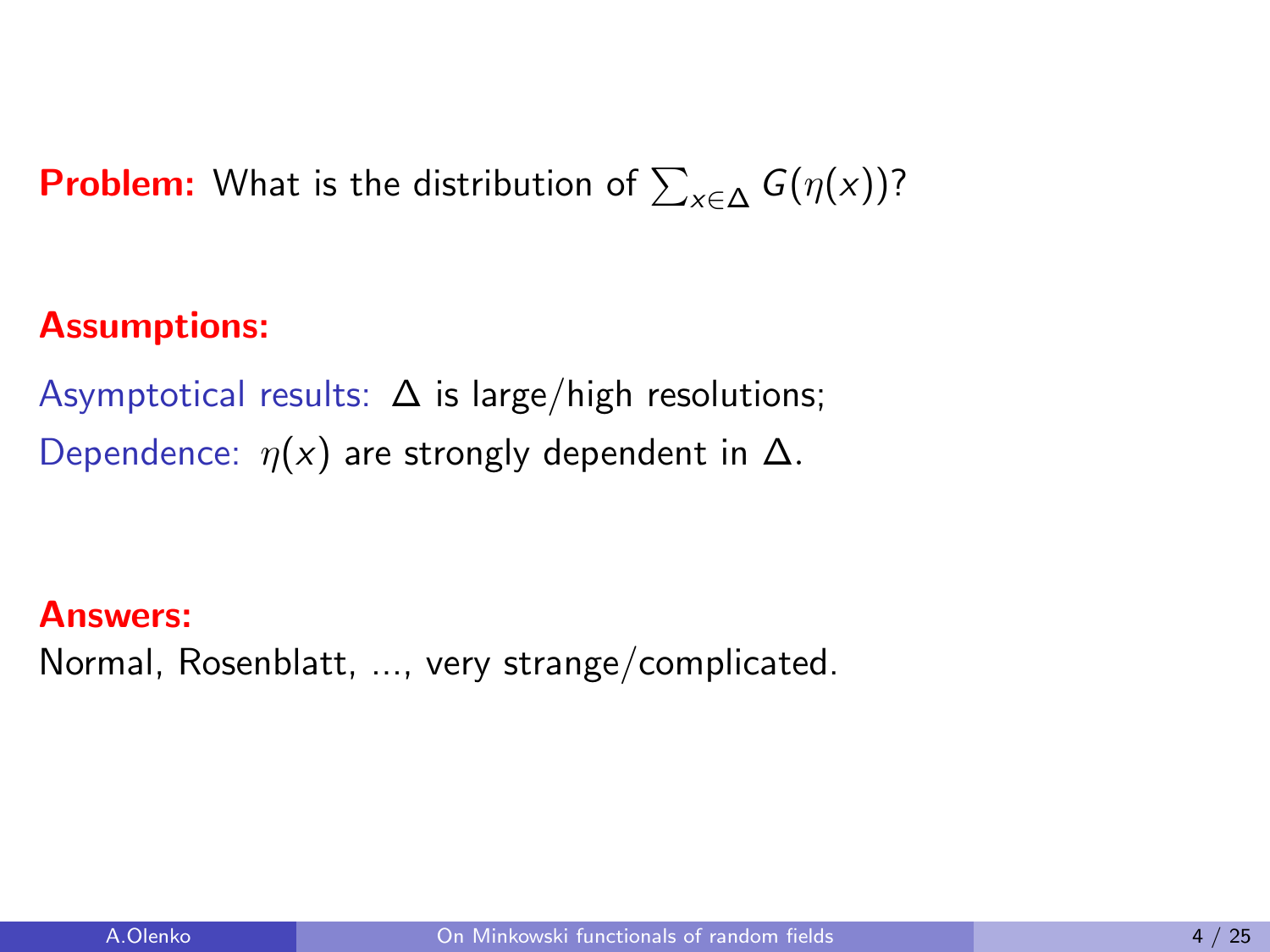# Introduction

In the analysis of cosmic microwave background radiation it is common to characterise geometric properties by means of Minkowski functionals.

- Marinucci, D. (2004) Testing for non-Gaussianity on cosmic microwave background radiation: a review. Statist. Sci., 2004, 19 (2), 294–307.
- Hikage, Ch., Matsubara, T. Limits on second-order non-Gaussianity from Minkowski functionals of WMAP 7-year data. Monthly Notices of the Royal Astronomical Society, 2012, 425 (3), 2187–2196.

In this talk we discuss the first Minkowski functional of random fields.

Numerous real data have been modelled as Gaussian random processes or fields and studying of their sojourn measures is now a well developed subject. There is a very rich literature on the topic.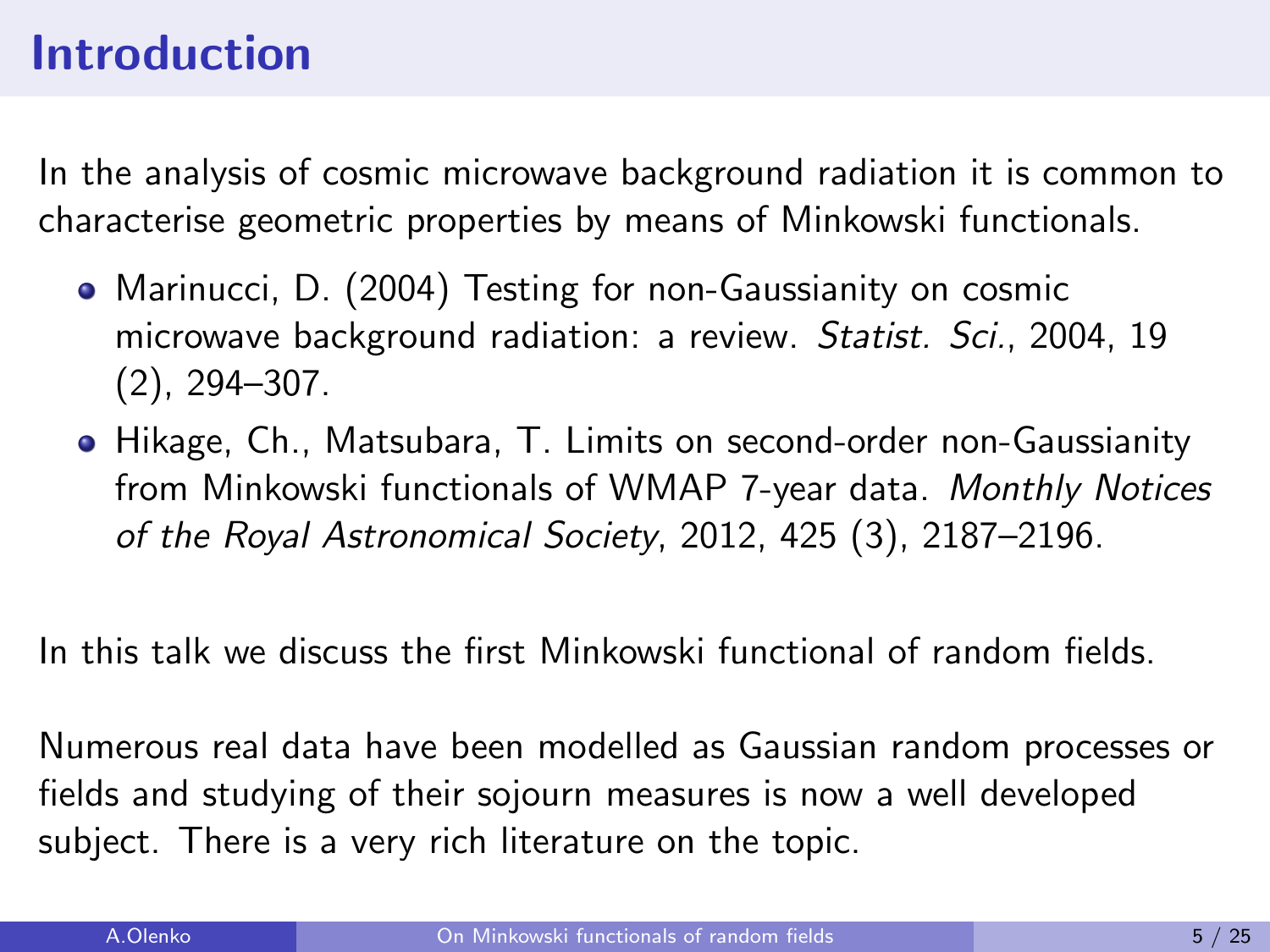Sojourn measures of stochastic processes were studied extensively in a number of contexts and explicit formulae for their statistical characteristics were obtained for various scenarios.



- Berman, S. M. (1992) Sojourns and Extremes of Stochastic Processes. CA: Wadsworth & Brooks/Cole Advanced Books & Software.
- Brainina, I.S. (2013) Applications of Random Process Excursion Analysis. London: Elsevier.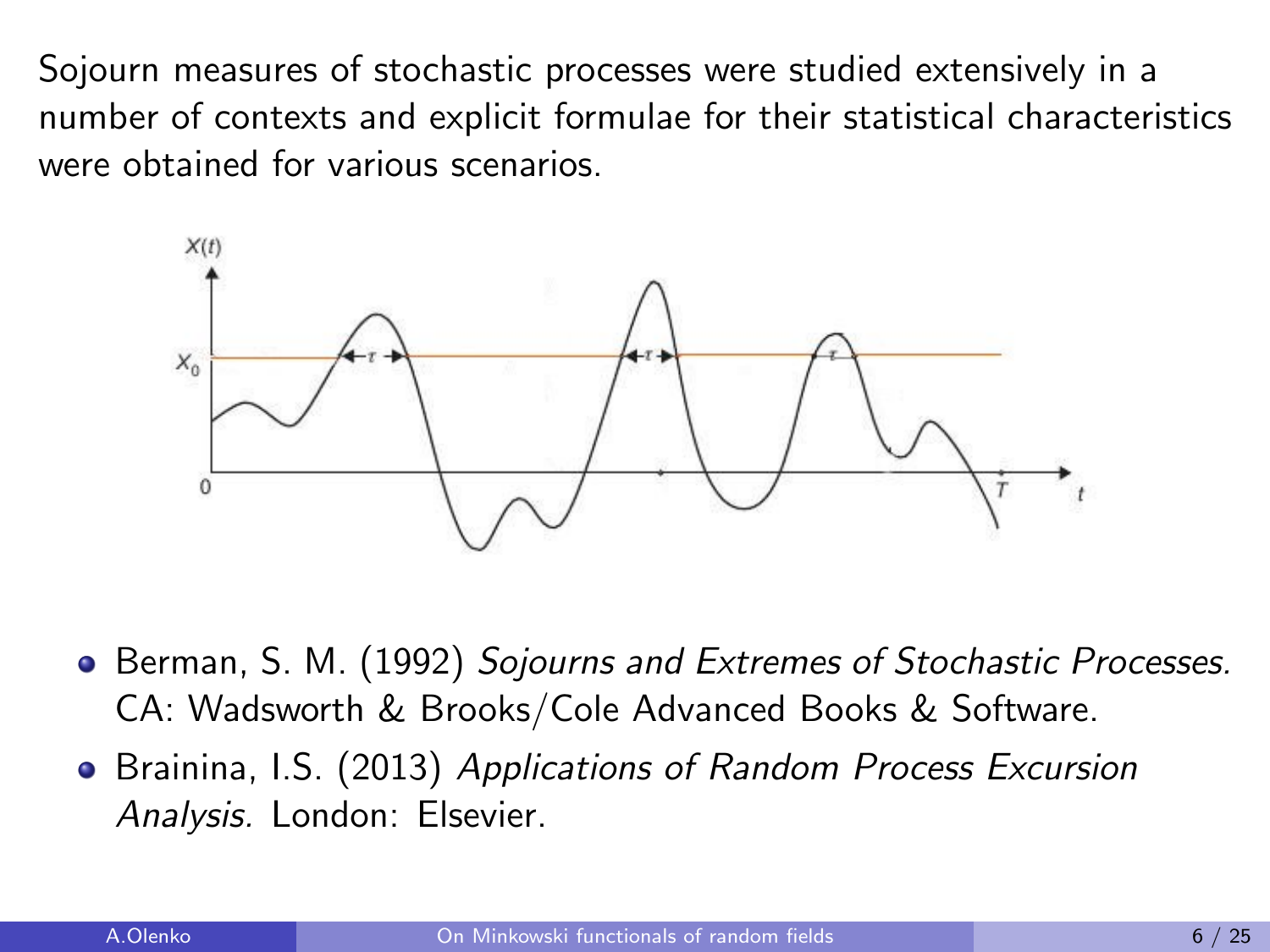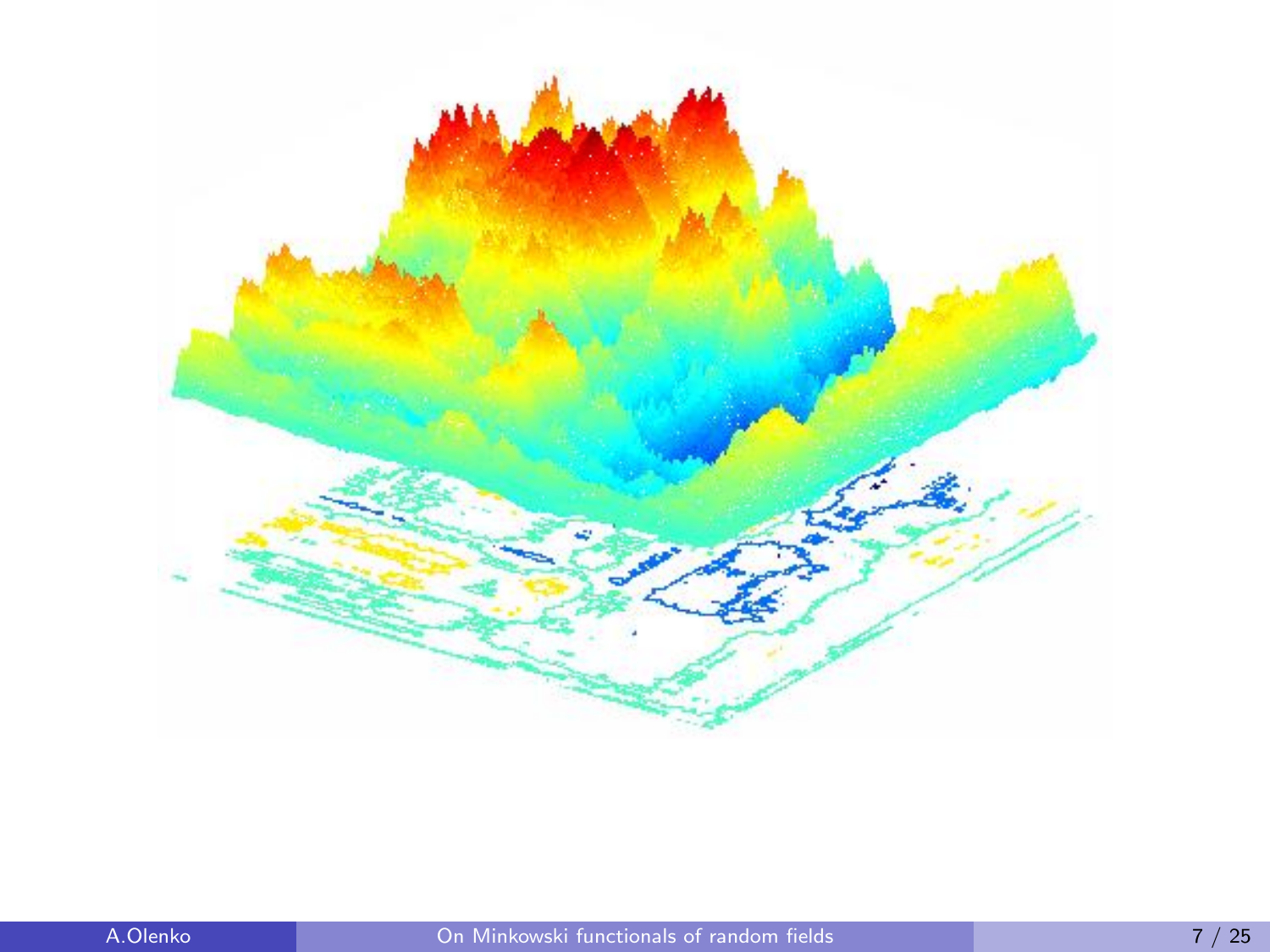Unfortunately, one cannot expect similar simple results for the multidimensional situation. For random fields explicit formulae for the sojourn distributions are rarely known. Most published papers concern only first two moments of sojourn measures.

- Maejima, M. (1986) Some sojourn time problems for 2-dimensional Gaussian processes. J. Multivariate Anal., 18 (1), 52–69.
- Adler, R. J. and Taylor, J. E. (2007) Random Fields and Geometry. New York: Springer.
- Borovkov, K. and McKinlay, S. (2012) The uniform law for sojourn measures of random fields. Statist. Probab. Lett., 82 (9), 1745–1749.

However, it turned out that there are some interesting asymptotic results in this area. Such results are usually the main tools for applications. It is natural to consider the volume of excursion sets in a bounded observation window and to study its limit behaviour as the window size grows.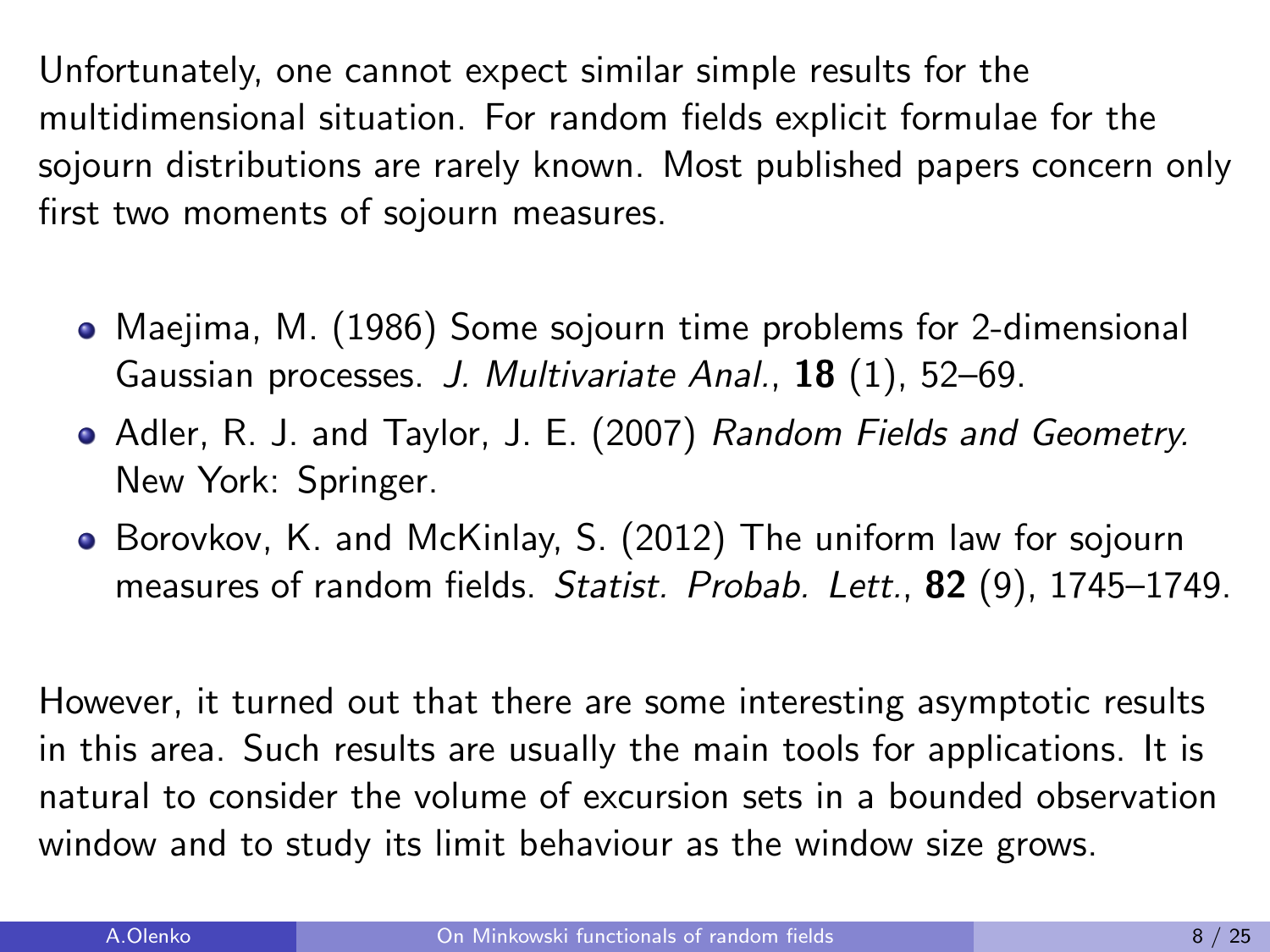Figure 1 shows two-dimensional excursion sets for realizations of two types of random fields (from left to right): short-range dependent normal scale mixture model and long-range dependent Cauchy model.

The excursion sets are shown in black colour.



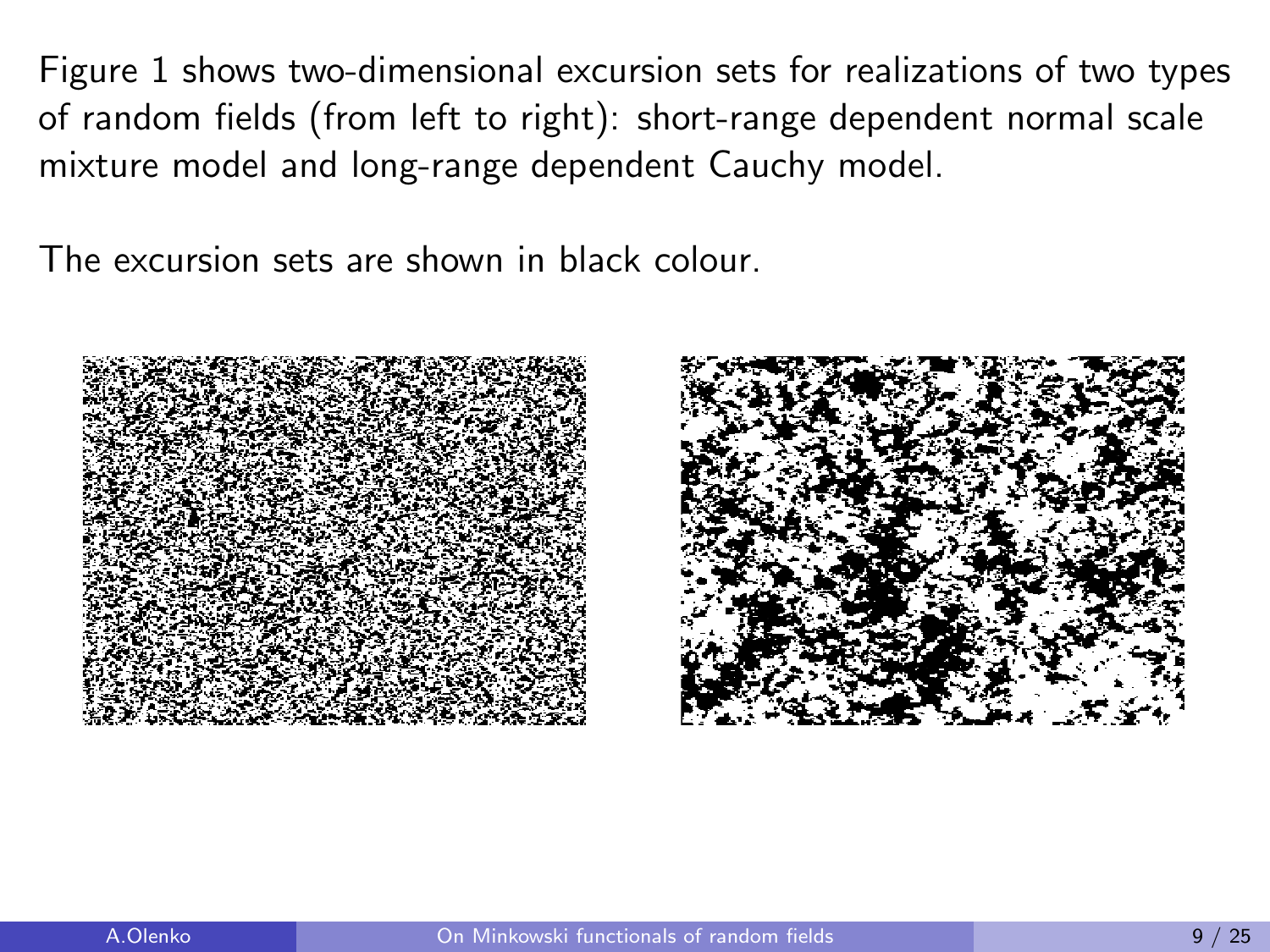All-sky surveys from ESA's Planck space telescope:

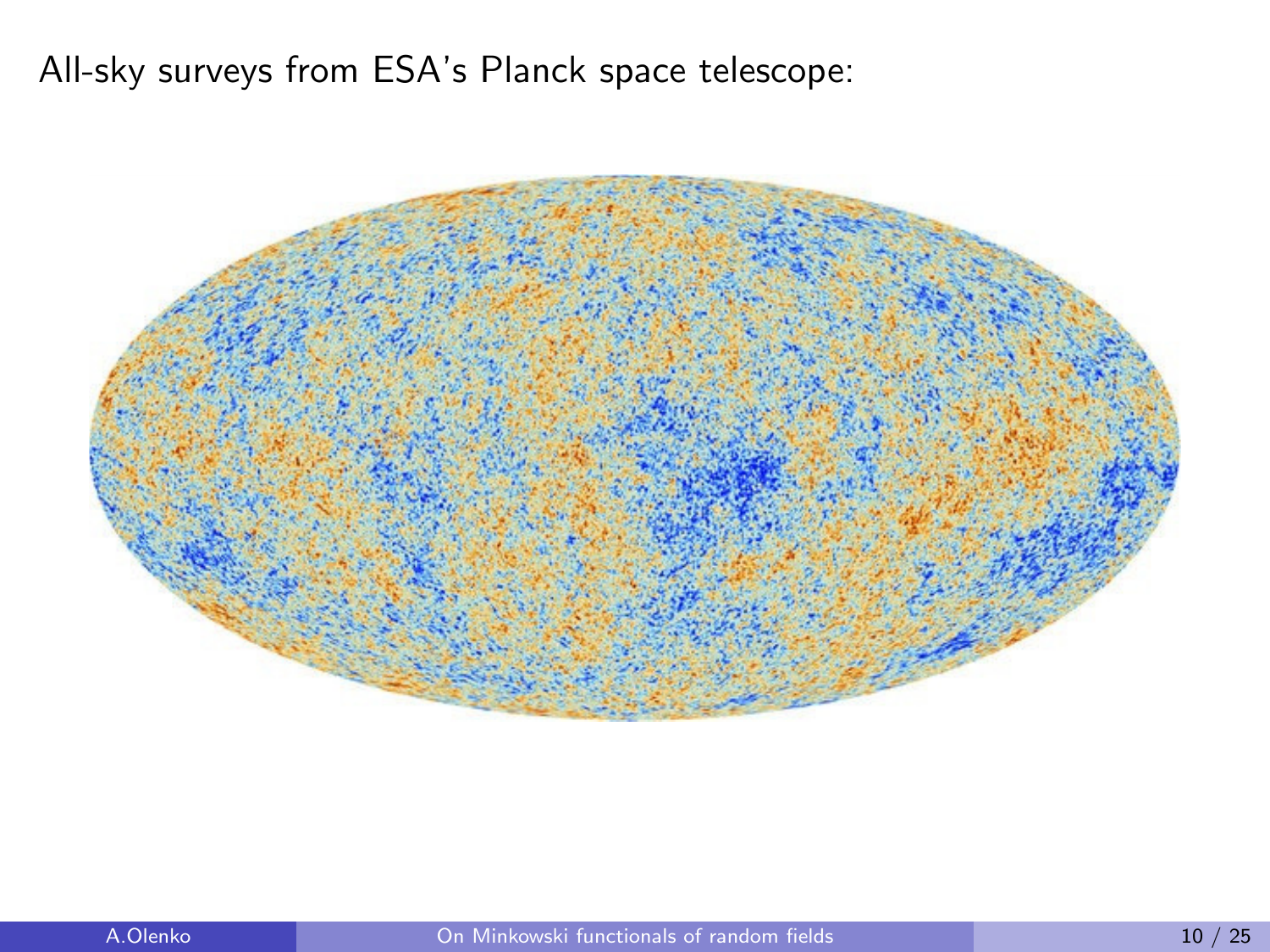The Q-Q plots, which correspond to the models shown above, suggest that the limit law of the short-range dependent model is normal, while for the long-range dependent model the data are not normally distributed.

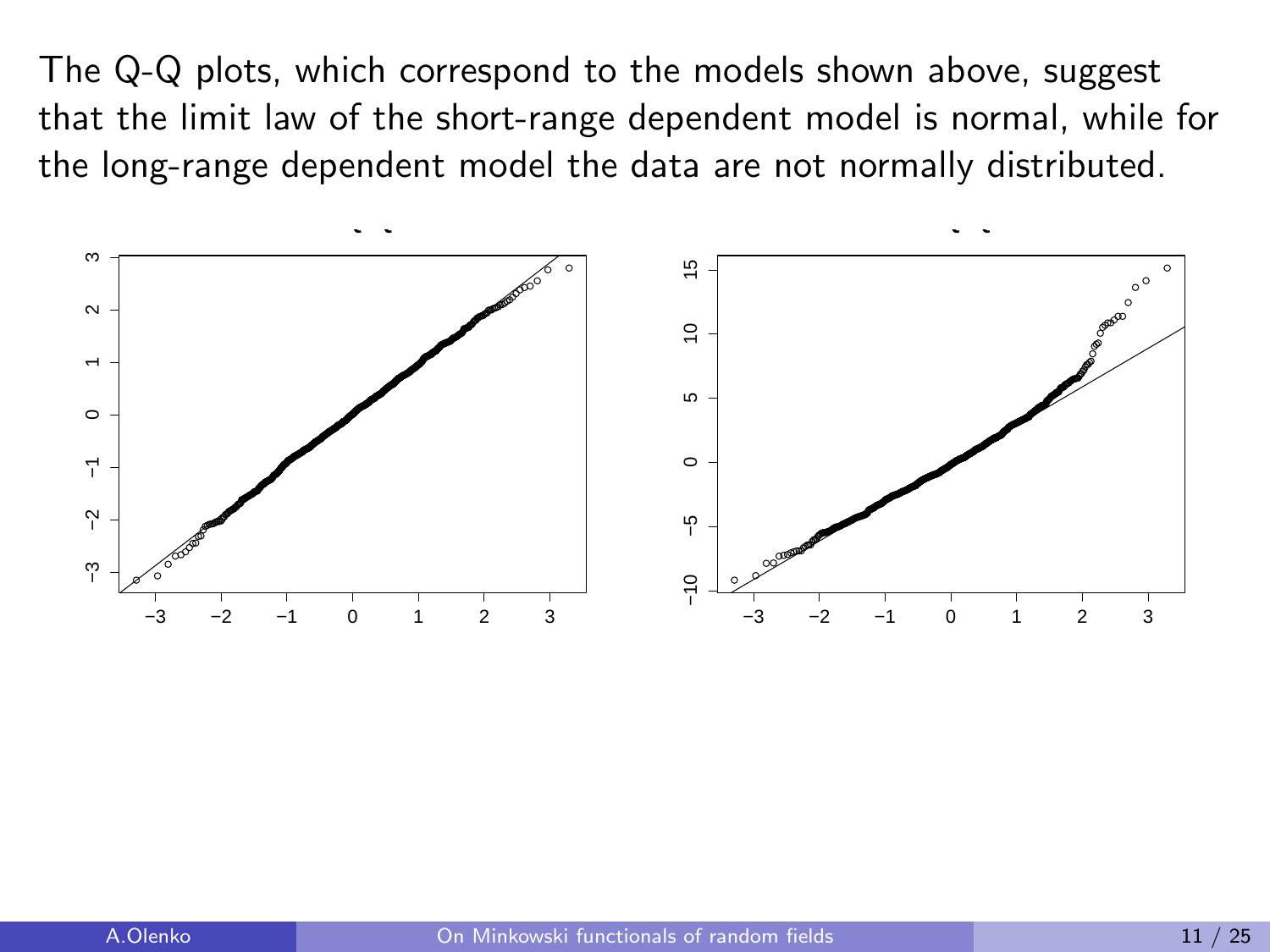Statistical Analysis shows that CMB fluctuations have a long-range correlation function.

- M. S. Movahed, F. Ghasemi, S. Rahvar, and M. R. R. Tabar. Long-range correlation in cosmic microwave background radiation. Phys. Rev. E 84, 021103, (2011).
- D.Marinucci and G. Peccati, Random Fields on the Sphere: Representation, Limit Theorems and Cosmological Applications. London Mathematical Society Lecture Notes Series 389. Cambridge University Press, Cambridge, (2011).
- Current Topics in Astrofundamental Physics: The Cosmic Microwave Background. Editor N.G. Sánchez. Nato Science Series C. Springer, (2001).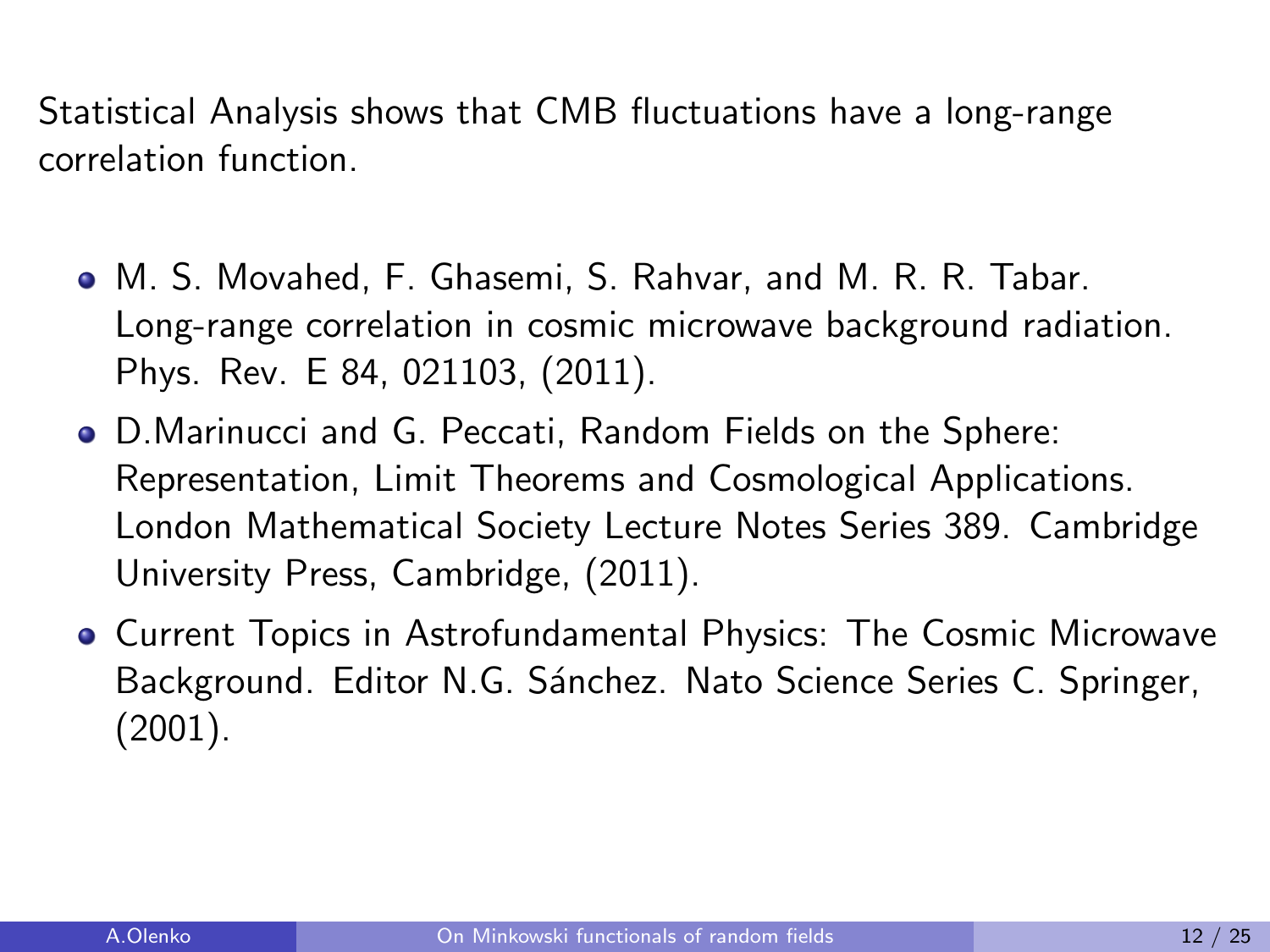# First Minkowski functional

We consider a random field  $S(\mathsf{x}),\;\mathsf{x}\in\mathbb{R}^d.$ 

Consider a bounded set  $\Delta \subset \mathbb{R}^d,$  such that  $|\Delta| > 0$  and  $\Delta$  contains the origin in its interior. Let  $\Delta(r)$ ,  $r > 0$ , be the homothetic image of the set  $\Delta$ , with the centre of homothety in the origin and the coefficient  $r > 0$ , that is  $|\Delta(r)| = r^d |\Delta|$  .

### Definition 2.

The first Minkowski functional is defined as

$$
M_r\{S\} := |\{x \in \Delta(r): S(x) > a(r)\}| = \int_{\Delta(r)} \chi(S(x) > a(r)) dx,
$$

where  $\chi(\cdot)$  is an indicator function and  $a(r)$  is a continuous nondecreasing function,

$$
G(S(x)) = \chi (S(x) > a(r)).
$$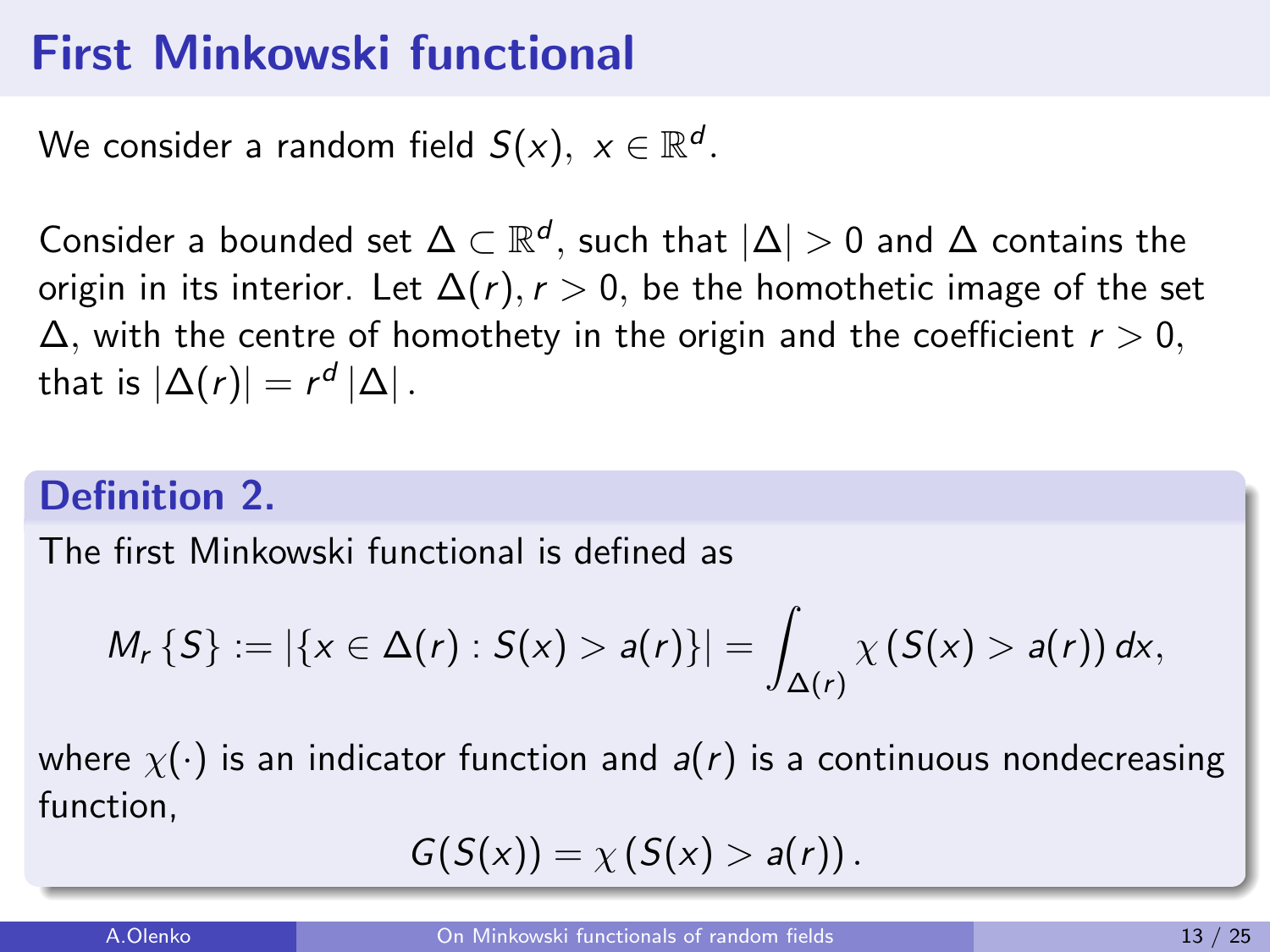## Student and Fisher random fields

Let us consider the vector random field

$$
\eta(x) = [\eta_1(x), ..., \eta_m(x), \eta_{m+1}(x), ..., \eta_{m+n}(x)]'
$$

which consists of  $n + m$  independent copies of a measurable mean-square continuous homogeneous isotropic zero-mean and unit variance Gaussian random field  $\eta_1(x), x \in \mathbb{R}^d$ .

### Definition 3.

The Fisher random field  $F_{m,n}(\mathsf{x}),\, \mathsf{x}\in\mathbb{R}^{d},$  is defined by

$$
F_{m,n}(x) := \frac{\frac{1}{m} \left( \eta_1^2(x) + \cdots + \eta_m^2(x) \right)}{\frac{1}{n} \left( \eta_{m+1}^2(x) + \cdots + \eta_{m+n}^2(x) \right)}, \quad x \in \mathbb{R}^d.
$$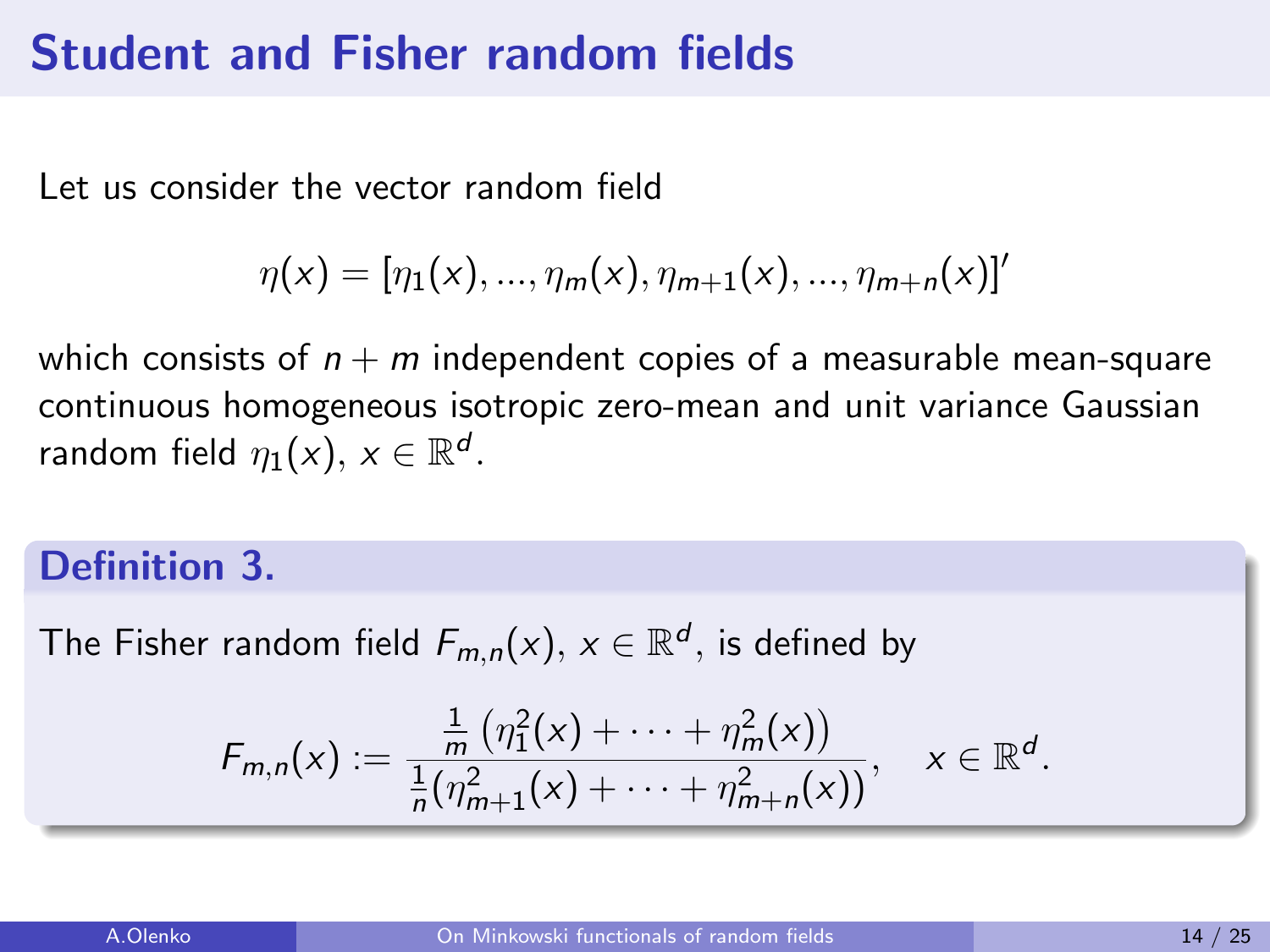## Definition 4.

The Student random field  $\mathcal{T}_n(x),\,x\in\mathbb{R}^d,$  is defined by

$$
T_n(x) := \frac{\eta_1(x)}{\sqrt{\frac{1}{n} (\eta_2^2(x) + \cdots + \eta_{n+1}^2(x))}}, \quad x \in \mathbb{R}^d.
$$

Note that  $[T_n(x)]^2 = F_{1,n}(x), x \in \mathbb{R}^d$ .

Both Student and Fisher random fields have heavy-tailed marginal distributions.

Worsley, K. J. (1994) Local maxima and the expected Euler characteristic of excursion sets of  $\chi^2,$   $\digamma$  and  $t$  fields. Adv. in Appl. Probab., 26 (1), 13–42.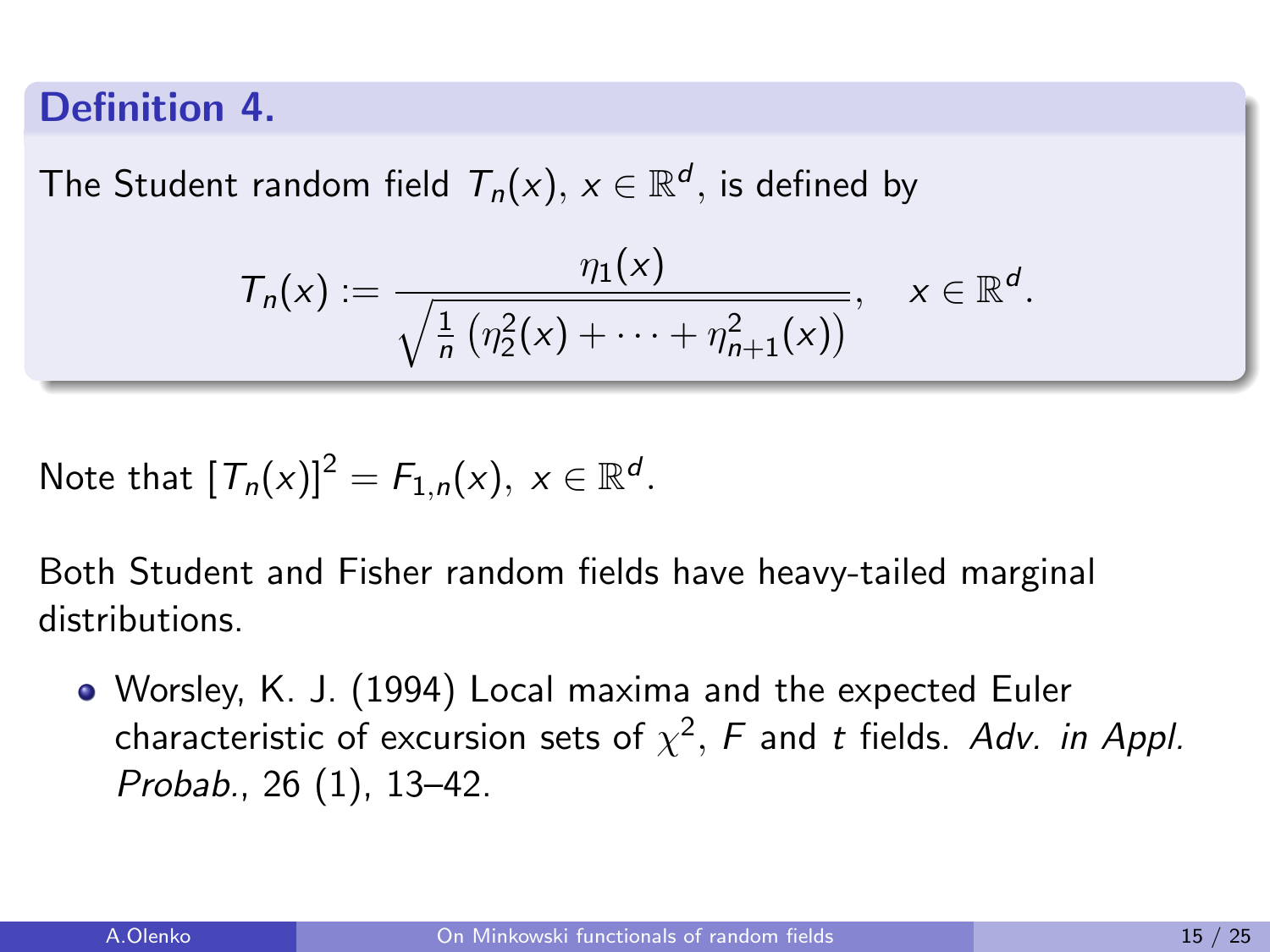## **Notations**

### Assumption 1.

<span id="page-15-0"></span>Let  $\eta(x) = [\eta_1(x), \ldots, \eta_p(x)]', x \in \mathbb{R}^d$ , be a vector homogeneous isotropic Gaussian random field with covariance matrix

$$
\widetilde{\mathbf{B}}(0)=\mathcal{I}, \quad \widetilde{\mathbf{B}}(x)=\mathbf{E}\eta(0) \; \eta(x)'=\mathcal{I} \cdot ||x||^{-\alpha} \; L(||x||), \quad \alpha>0,
$$

where  $\mathcal I$  is the unit matrix of size p,  $L(\|\cdot\|)$  is a function slowly varying at infinity.

Let

$$
\psi(x) := \max_{1 \leq i \leq p} \sum_{j=1}^p |B_{ij}(\|x\|)|, \quad \sup_{x \in R^d} \psi(x) \leq 1.
$$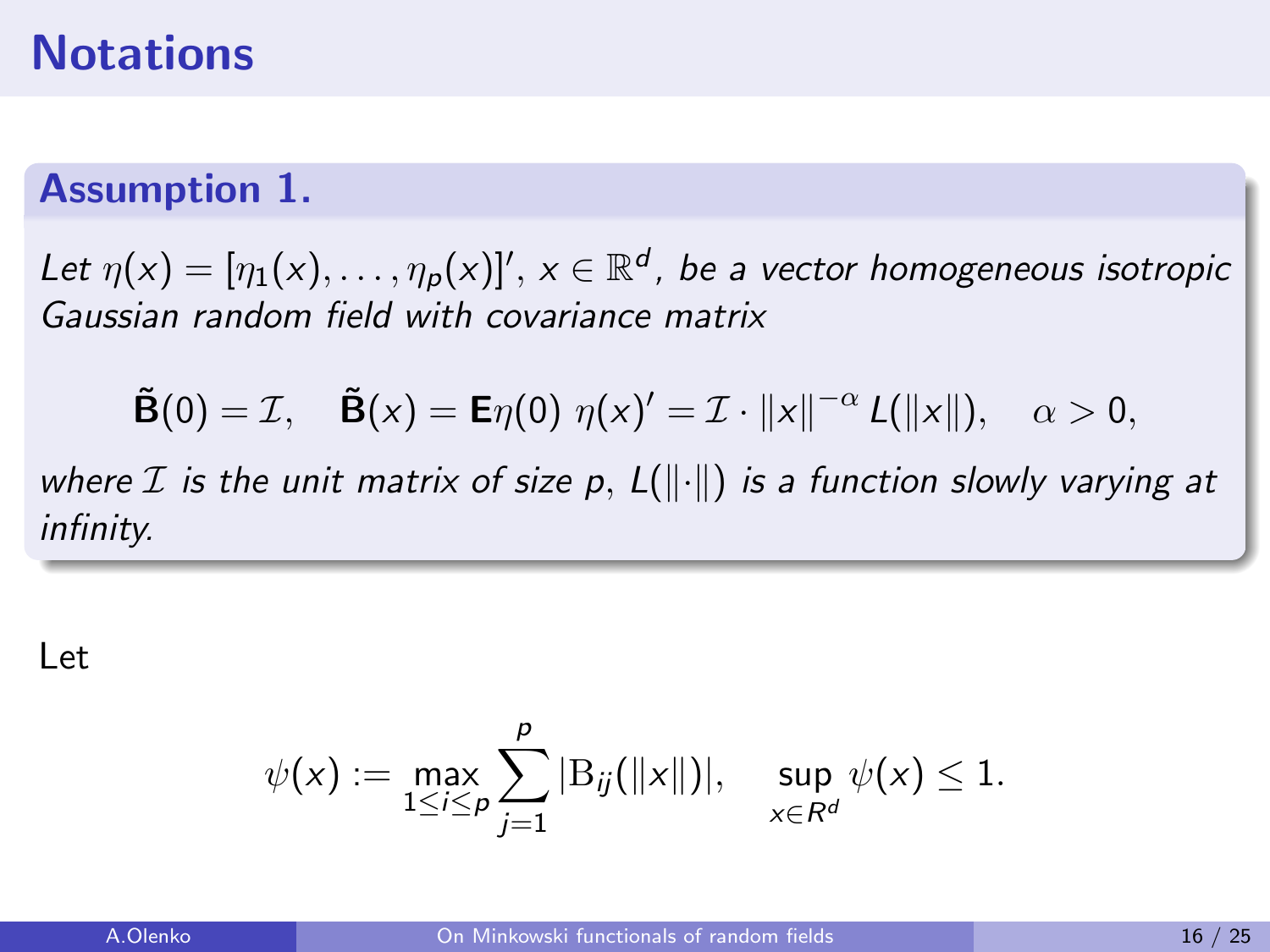# Weakly dependent scenario for Fisher and Student random fields

We consider sojourn measures above the constant level  $a(r) \equiv a$ .

## Result 1.

If the covariance matrix of the Student random field  $T_n(x),\,x\in\mathbb{R}^d,$ satisfies the condition  $\boxed{\psi(\cdot) \in \mathsf{L}_1(\mathbb{R}^d),}$  then

$$
r^{-d/2}M_r\left\{\mathcal{T}_n\right\}-|\Delta| \ r^{d/2}\left(\frac{1}{2}-\frac{1}{2}\left(1-I_{\frac{n}{n+2^2}}\left(\frac{n}{2},\frac{1}{2}\right)\right)\cdot \mathrm{sgn}(\mathbf{a})\right) \xrightarrow{\mathcal{D}} Y_{\Delta},
$$

where  $r \to \infty, \left| \frac{|\Delta|^{-1/2} \, \mathsf{Y}_{\Delta} \sim \mathsf{N}(0, \sigma_T^2).}{\mathsf{Y}_{\Delta} \sim \mathsf{N}(0, \sigma_T^2).} \right|$ 

For the Fisher random field  $F_{m,n}(x),\,x\in\mathbb{R}^d,$  we get

$$
r^{-d/2}M_r\left\{F_{m,n}\right\}-|\Delta| \ r^{d/2}\left(1-I_{\frac{ma}{n+ma}}\left(\frac{m}{2},\frac{n}{2}\right)\right)\stackrel{\mathcal{D}}{\rightarrow} Y_{\Delta},\ r\rightarrow\infty.
$$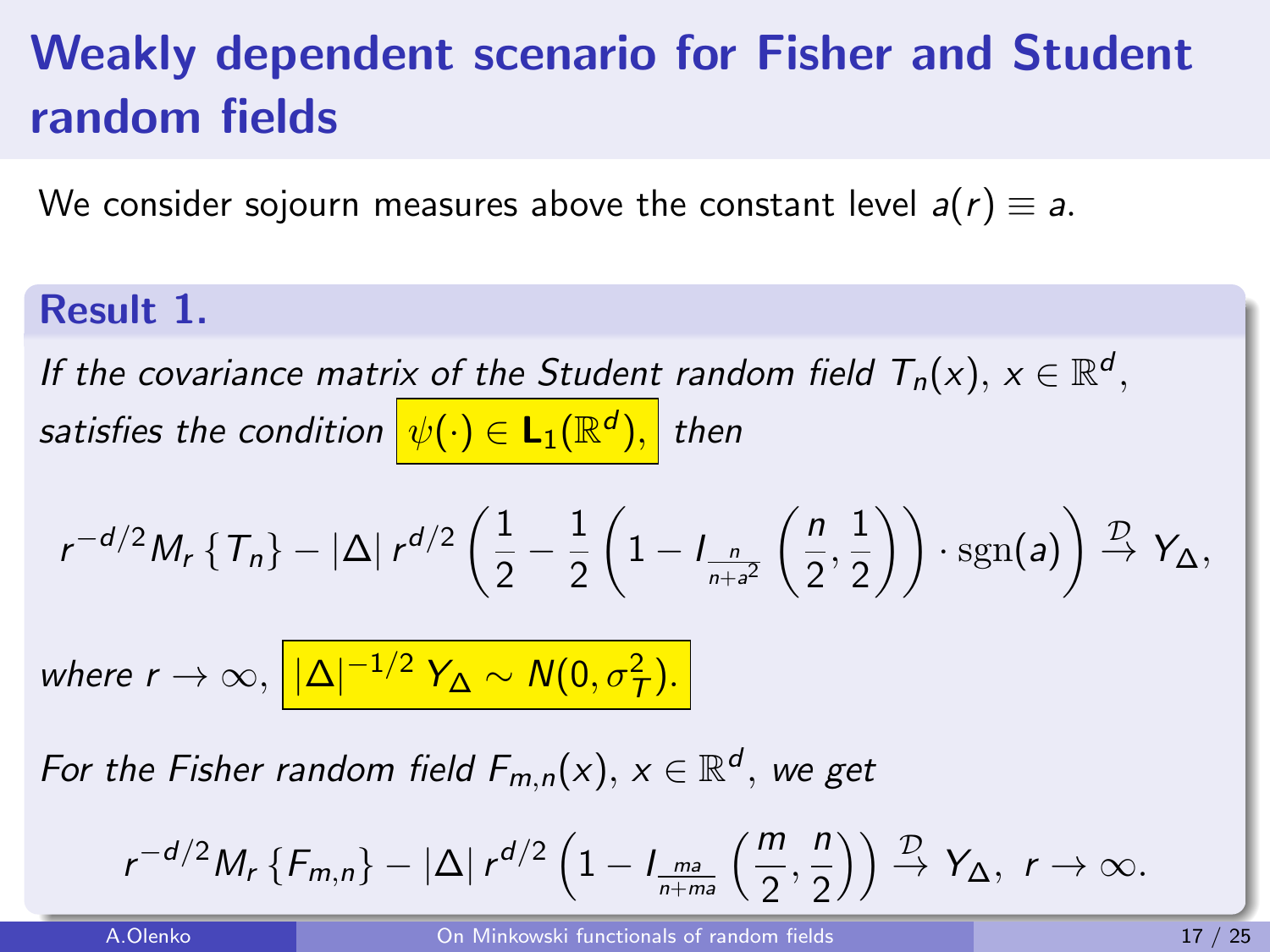# Strongly dependent scenario for Fisher and Student random fields

### Result 2.

Let  $\eta(x) = [\eta_1(x), \ldots, \eta_{n+1}(x)]',$  $\eta(x) = [\eta_1(x), \ldots, \eta_{n+1}(x)]',$  $\eta(x) = [\eta_1(x), \ldots, \eta_{n+1}(x)]',$   $x \in \mathbb{R}^d,$  satisfy Assumption 1 for  $\alpha \in (0, d)$ . Then the random variable

$$
\sqrt{2\pi} \left(1+ \frac{a^2}{n}\right)^{n/2} \frac{M_r \left\{T_n\right\} - |\Delta| \frac{r^d \left(\frac{1}{2}-\frac{1}{2}\left(1-I_{\frac{n}{n+2^2}}\left(\frac{n}{2},\frac{1}{2}\right)\right) \cdot \mathrm{sgn}(\mathbf{a})\right)}{r^{d-\alpha/2}L^{1/2}(r)\sqrt{c_2(d,\alpha) c_3(1,d,\alpha)}}
$$

is asymptotically  $\left| \mathcal{N}(0,1), \right|$  as  $r \to \infty$ .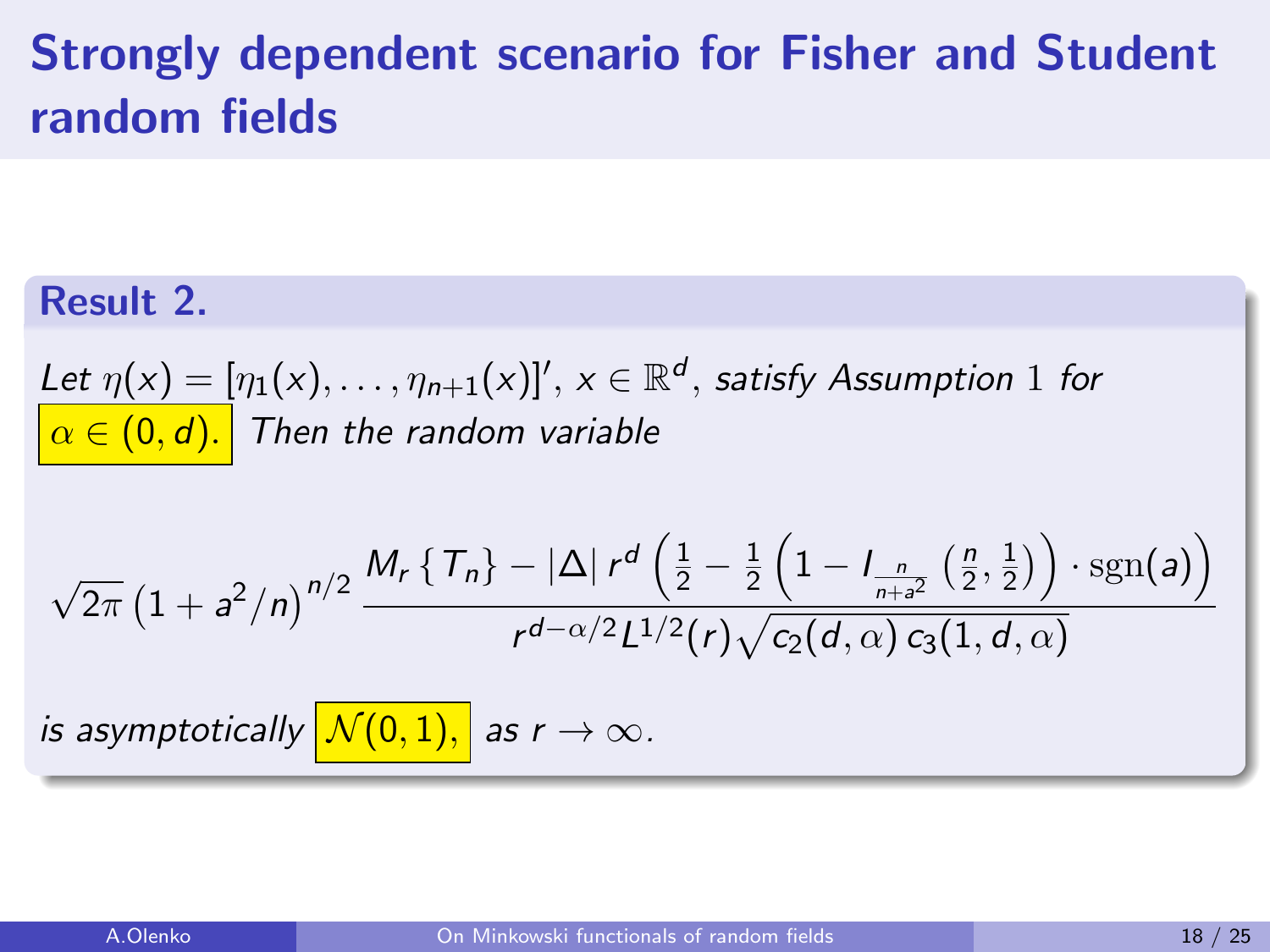$$
I_{\mu}(p,q):=\frac{\Gamma(p+q)}{\Gamma(p)\Gamma(q)}\int_0^{\mu}t^{p-1}(1-t)^{q-1}dt,\quad \mu\in(0,1],\quad p>0,\,\,q>0,
$$

is the incomplete beta function.

The theorem demonstrates that for Student random fields, even in the case of strong dependence, we have a normal limit law. However, for the strongly dependent case the normalization is different from  $\mathsf{r}^{-d/2}.$ 

Contrary to the Student case, for strongly dependent Fisher random fields we obtain a non-normal limit law.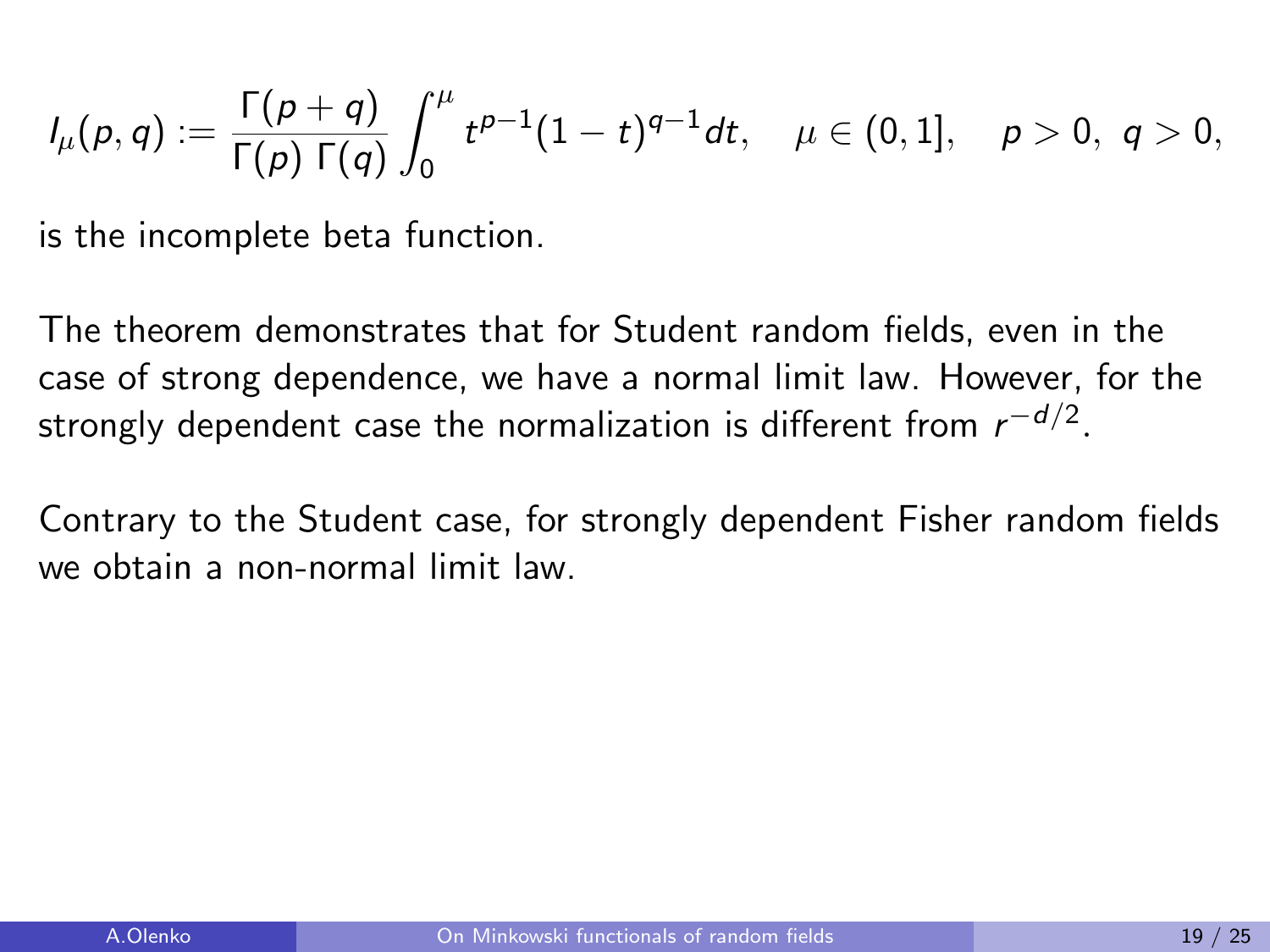### Result 3.

<span id="page-19-0"></span>Let  $\eta(x) = [\eta_1(x), \ldots, \eta_{n+m}(x)]', x \in \mathbb{R}^d$  $\eta(x) = [\eta_1(x), \ldots, \eta_{n+m}(x)]', x \in \mathbb{R}^d$  $\eta(x) = [\eta_1(x), \ldots, \eta_{n+m}(x)]', x \in \mathbb{R}^d$ , satisfy Assumption 1 for  $\alpha \in (0, d/2)$ . Then, for  $r \to \infty$ , the distribution of the random variable

$$
\frac{M_r\left\{F_{m,n}\right\}-\left|\Delta\right| r^d\left(1-l_{\frac{ma}{n+ma}}\left(\frac{m}{2},\frac{n}{2}\right)\right)}{c_4(a,n,m)\,r^{d-\alpha}L(r)}
$$

converges to the distribution of the random variable

$$
\frac{X_{2,1} + \ldots + X_{2,m}}{m} - \frac{X_{2,m+1} + \ldots + X_{2,m+n}}{n},
$$
  
where  $X_{2,j}$ ,  $j = 1, \ldots, m+n$ , are independent copies of  $\boxed{X_2}$ .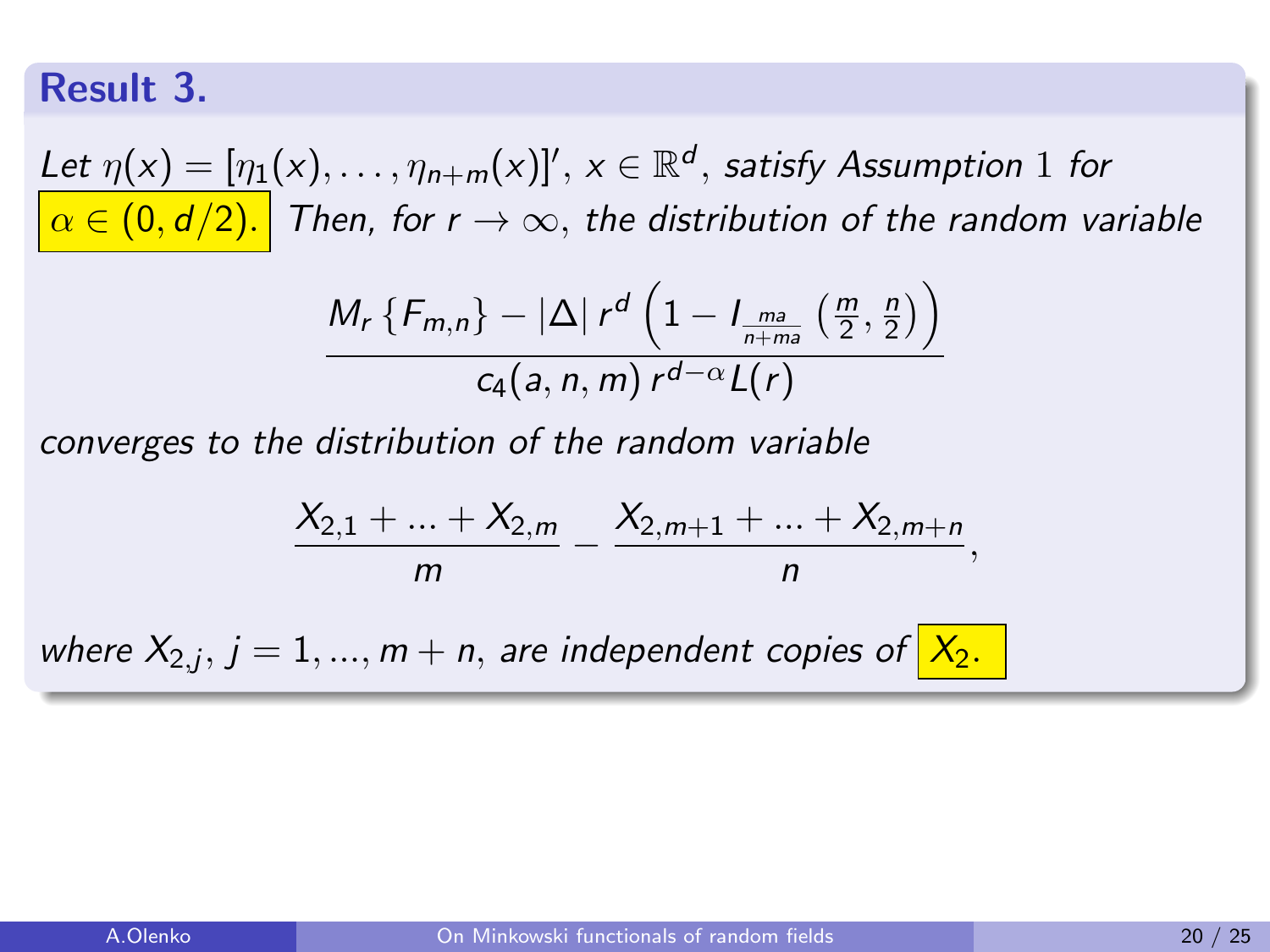$$
K(x) := \int_{\Delta} e^{i(x,u)} du, \quad x \in \mathbb{R}^d,
$$
  

$$
X_2 := c_2(d, \alpha) \int_{\mathbb{R}^{2d}}' K(\lambda_1 + \lambda_2) \frac{W(d\lambda_1)W(d\lambda_2)}{\|\lambda_1\|^{(d-\alpha)/2} \|\lambda_2\|^{(d-\alpha)/2}},
$$

where  $\int '_{R^{2d}}$  denotes the multiple Wiener-Itô integral.

### Definition 5.

The probability distribution of  $X_2$  is called the Rosenblatt-type distribution.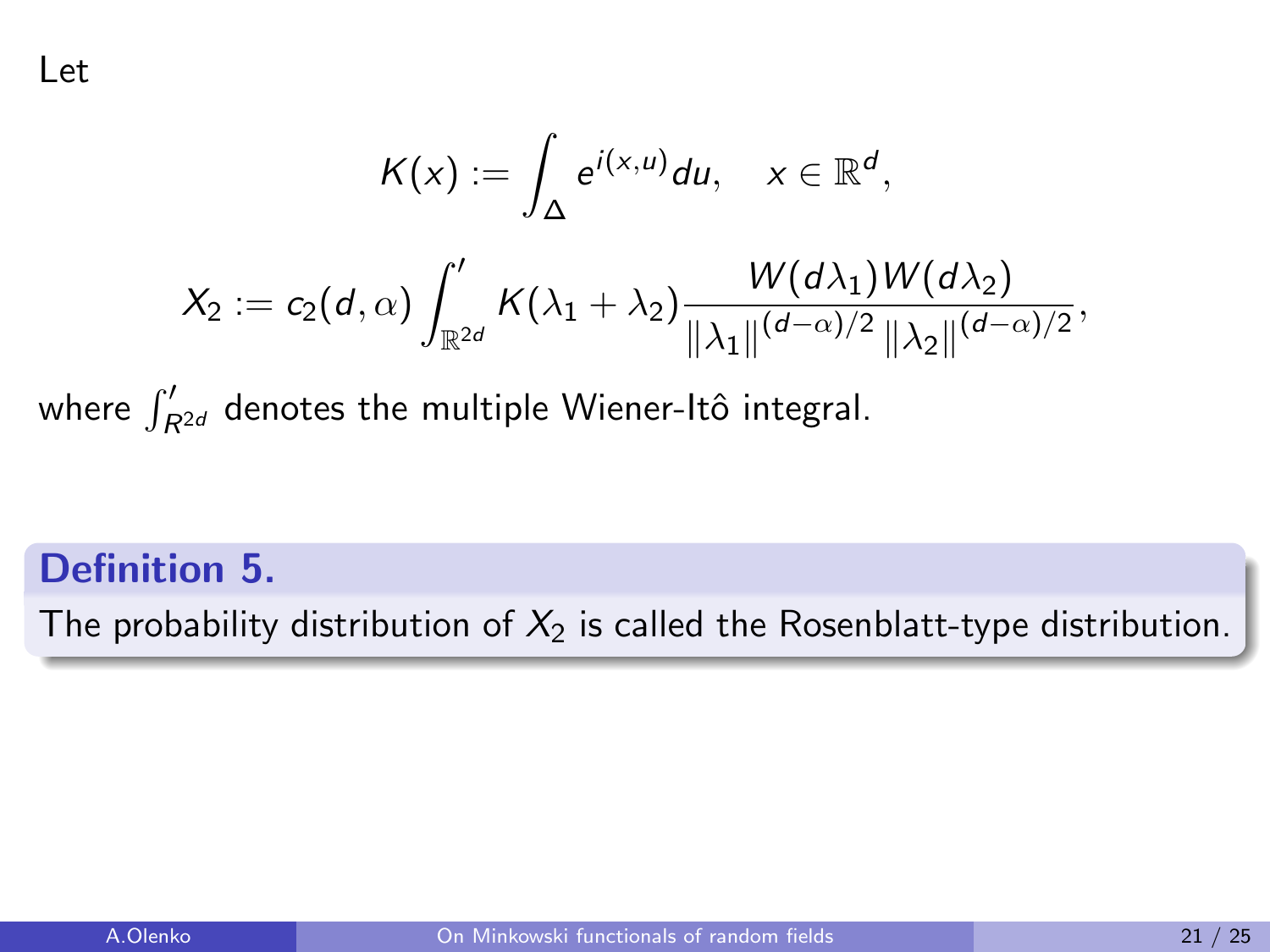It is possible to generalize the results of the previous section to the increasing level  $\boxed{a(r) \rightarrow +\infty}$ , as  $r \rightarrow +\infty$ .

#### Result 4.

Let  $\eta(x) = [\eta_1(x), \ldots, \eta_{n+m}(x)]',$  $\eta(x) = [\eta_1(x), \ldots, \eta_{n+m}(x)]',$  $\eta(x) = [\eta_1(x), \ldots, \eta_{n+m}(x)]',$   $x \in \mathbb{R}^d$ , satisfy Assumption 1 for  $\alpha\in (0,d/2).$  If  $|\textit{a}(r)=o(r^{\gamma/n}),\,|\, \gamma\in (0,\textsf{min}(\alpha,d-\alpha)),\, r\to\infty,$  then the distribution of the random variable

$$
\frac{M_r\left\{F_{m,n}\right\}-\left|\Delta\right|r^d\left(1-\frac{I_{\frac{ma(r)}{n+ma(r)}}\left(\frac{m}{2},\frac{n}{2}\right)}{c_4(a(r),n,m)\,r^{d-\alpha}L(r)}\right)}{}
$$

converges to the distribution of the random variable

$$
\frac{X_{2,1} + ... + X_{2,m}}{m} - \frac{X_{2,m+1} + ... + X_{2,m+n}}{n},
$$

where  $X_{2,j}, j=1,...,m+n$ , are defined in Theorem [3.](#page-19-0)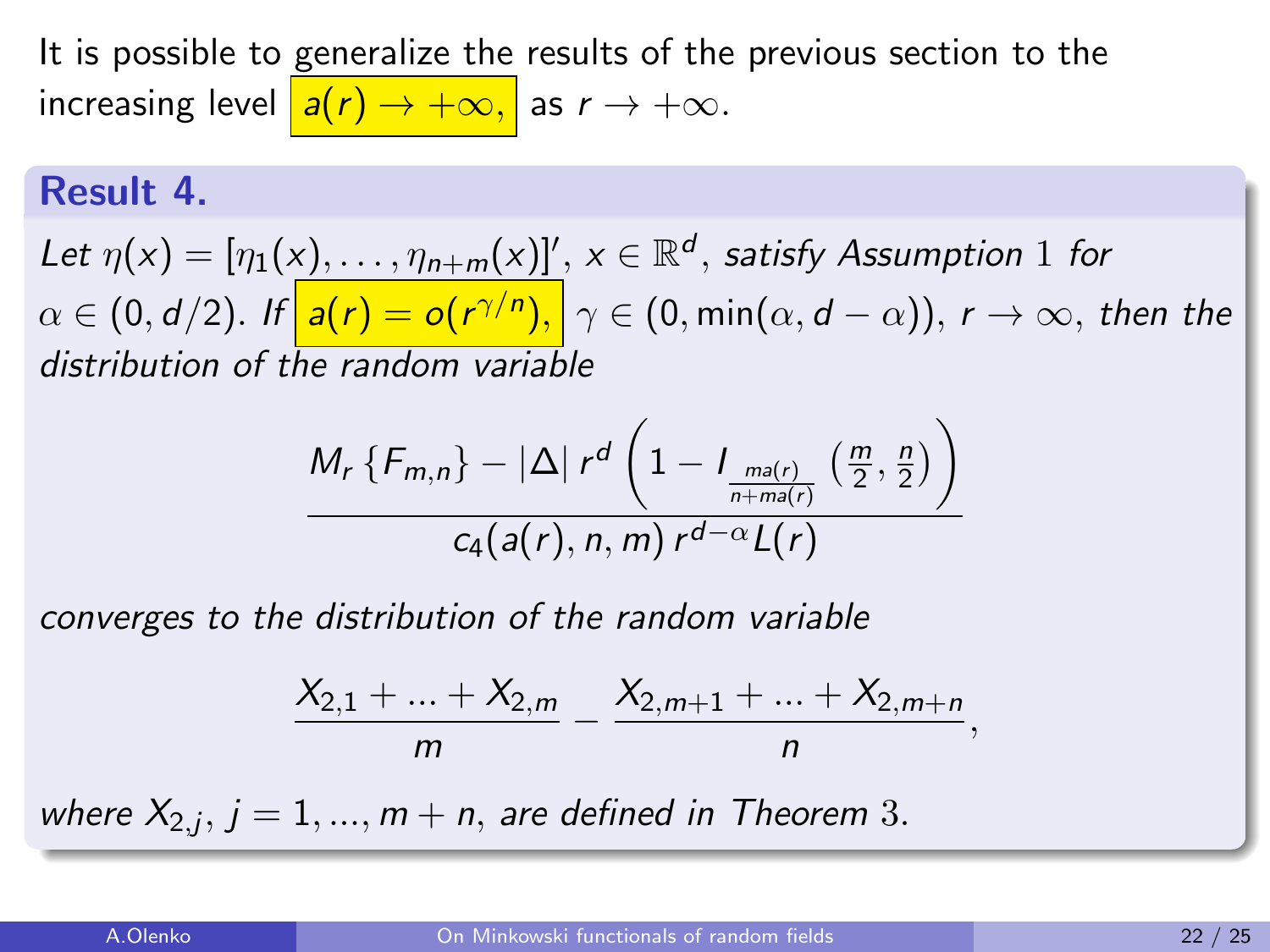# Rate of convergence

### Definition 6.

Let  $Y_1$  and  $Y_2$  be arbitrary random variables. The uniform (Kolmogorov) metric for the distributions of  $Y_1$  and  $Y_2$  is defined by the formula

$$
\rho(Y_1, Y_2) = \sup_{z} |P(Y_1 \leq z) - P(Y_2 \leq z)|.
$$

## Assumption 2.

<span id="page-22-0"></span>The random field  $\eta(x)$ ,  $x \in \mathbb{R}^d$ , has the spectral density

$$
f(||\lambda||) = c_2(d,\alpha) ||\lambda||^{\alpha-d} L\left(\frac{1}{||\lambda||}\right),
$$

where  $c_2(d, \alpha) := \frac{\Gamma(\frac{d-\alpha}{2})}{2\alpha \pi^{d/2} \Gamma(d)}$  $\frac{1}{2(\frac{2}{\alpha}\pi^{d/2}\Gamma(\frac{\alpha}{2})})$ , and  $L(\|\cdot\|)$  is a locally bounded function which is slowly varying with remainder at infinity.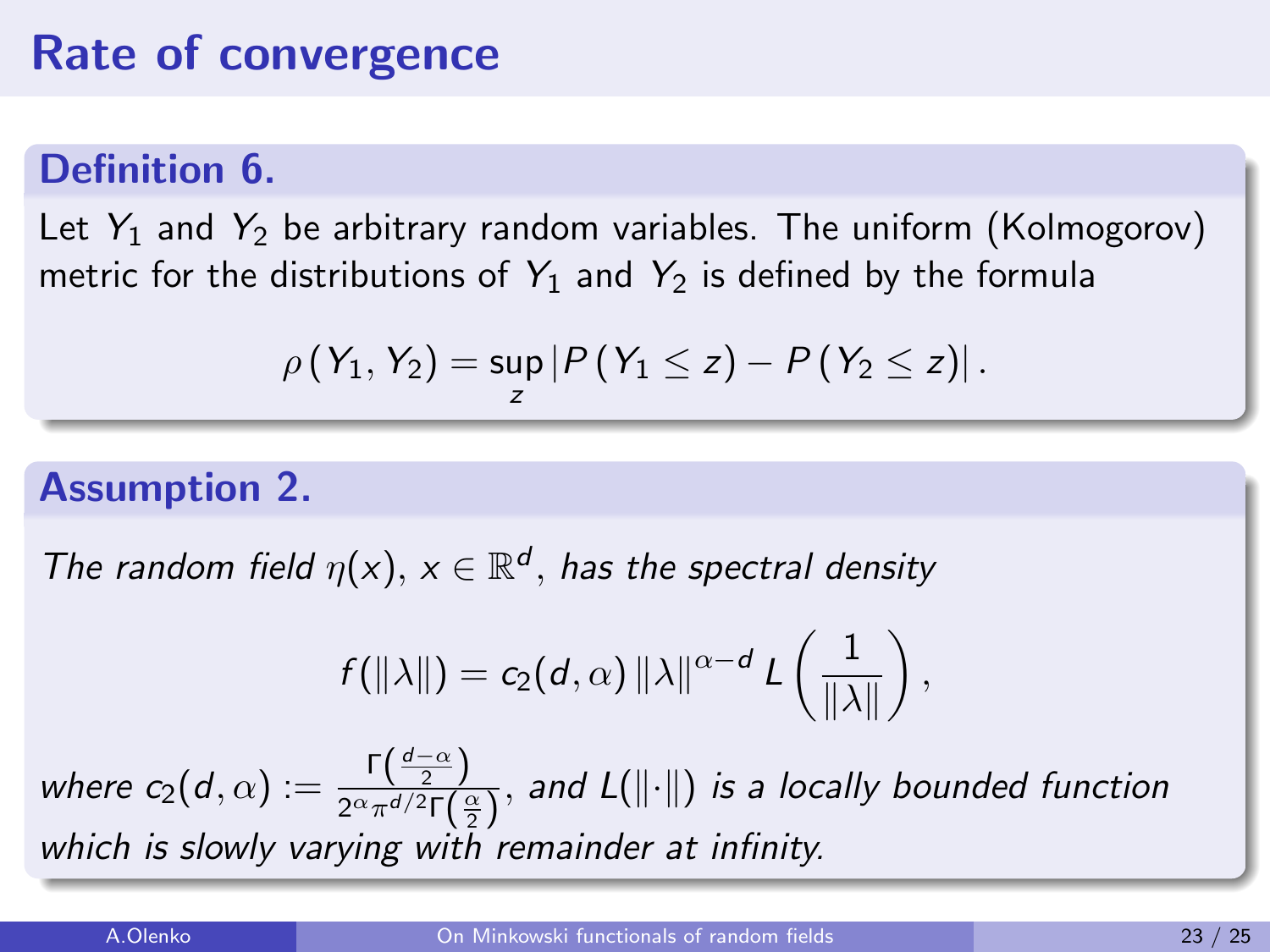#### Result 5.

If Assumptions [1](#page-15-0) and [2](#page-22-0) hold, then for any  $\varkappa < \frac{1}{3}$  min  $\left( \frac{\alpha(d-2\alpha)}{d-\alpha} \right)$  $\left(\frac{d-2\alpha)}{d-\alpha}, \, \varkappa_1\right),$ 

$$
\rho\left(\frac{2K_r}{C_2 r^{d-\alpha}L(r)}, X_2\right) = o(r^{-\varkappa}), \quad r \to \infty.
$$

The order of convergence  $\varkappa$  depends on the parameters  $\alpha$  and  $\varkappa_1$ :

- $\bullet$   $\alpha$  is a long-range dependence parameter,
- $x_1$  gives the order for the upper bound of the slowly varying (with remainder) function  $L(\cdot)$ .